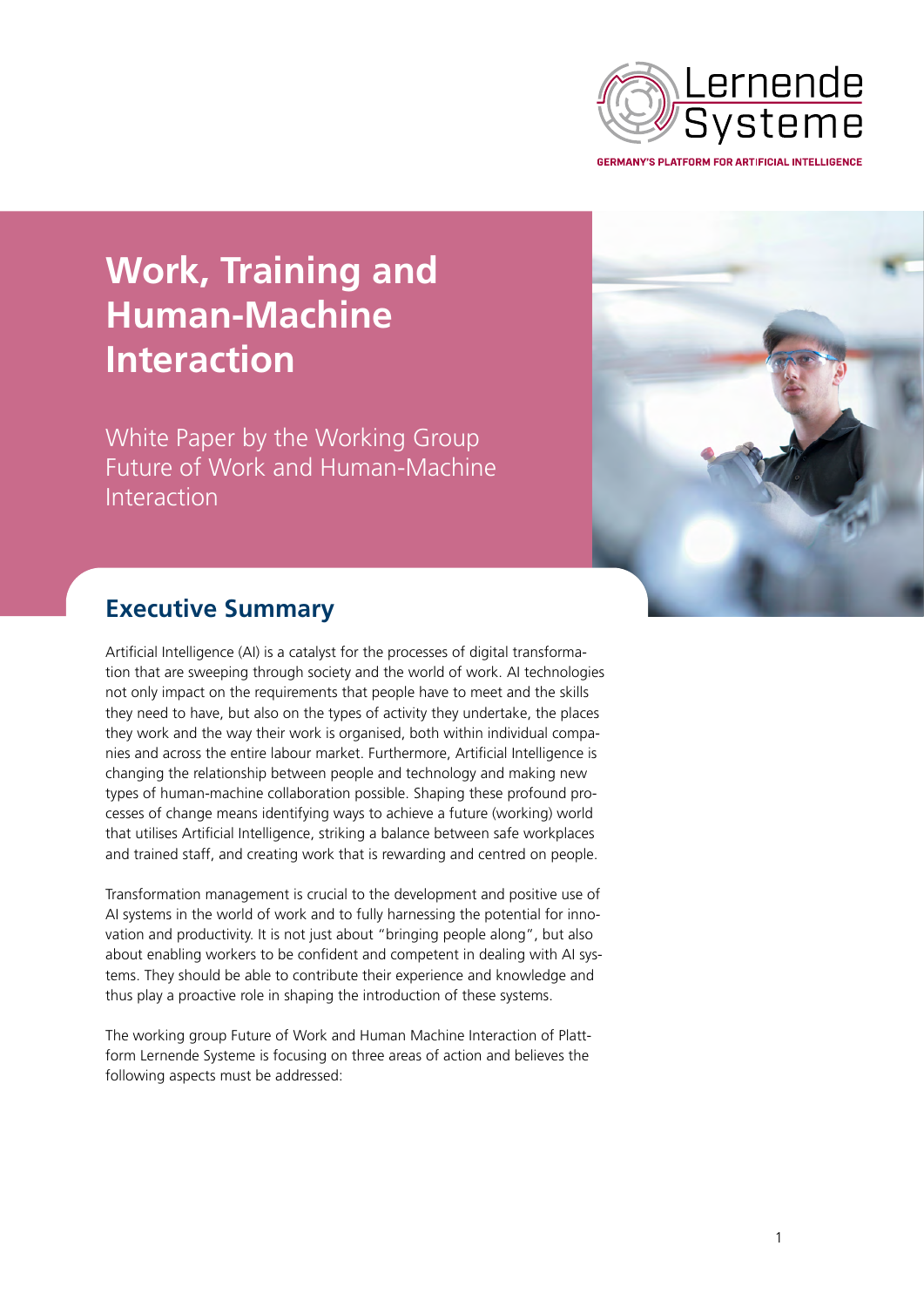### Shaping human-machine interaction

- **The relationship between people and technology:** The new dynamic that Artificial Intelligence brings to the relationship between people and technology is raising completely new questions regarding ethics, law and how we shape the world of work. At the same time, it is important to have a realistic idea of the capabilities and, most importantly, the limits of AI systems. It is only by first developing a sound, well-informed assessment of what Artificial Intelligence can do that we can then have a practical discussion about the parameters, design criteria and areas of application for AI systems. Fundamentally, interaction on the part of AI systems ought to be tailored to people, their needs and their abilities. The self-determination and autonomy of the user must be at the heart of everything. At the same time, these and other principles for developing and utilising AI technologies must be worked out in greater detail, with all affected parties being involved in the design process as early as possible. This will help to boost confidence in, and acceptance of, the systems among workers.
- **E** Criteria for shaping human-machine interaction: The use of AI systems is changing the way that work is divided between people and machines – both at work and in other areas ranging from the care sector and smart homes to mobility. This makes it especially important to develop criteria and benchmarks for orientation to help us design human-machine interaction. Potential starting points include the principles of transparency, traceability, privacy and explainability. There are also the fundamentals of human-centred design to factor in when developing machines, robots and software systems. Additional considerations include how to create (working) environments that are conducive to mutual learning and the questions of safety, usability, responsibility and autonomy. All these design criteria can also serve as a basis for national and international standardisation and the further development of occupational health and safety.
- **Areas where AI systems can be used:** New AI technologies are being used in a range of areas – from office work, administration and production through to services in finance, insurance and commerce and applications in mobility, health and care. All these contexts can involve different types of human-machine collaboration. For instance, AI systems can free up staff from routine office tasks and assist with decision-making during complex processes in manufacturing or medical diagnostics. However, AI applications can also process insurance cases or take care of certain customer communications. All this gives rise to two challenges. The first concerns the modification and displacement of certain activity profiles, and the ways in which work is divided between people and technology. What matters is the role allocated to staff and whether AI systems ease the workload and offer assistance or completely take over activities. The second is the development of design criteria for human-machine interaction, particularly in view of the various areas of activity, different ways of dividing work between people and technology and (potential) new activity profiles. This approach aims to create ergonomic working conditions, safeguard employment, give people the skills they need and afford companies extra potential in a variety of sectors.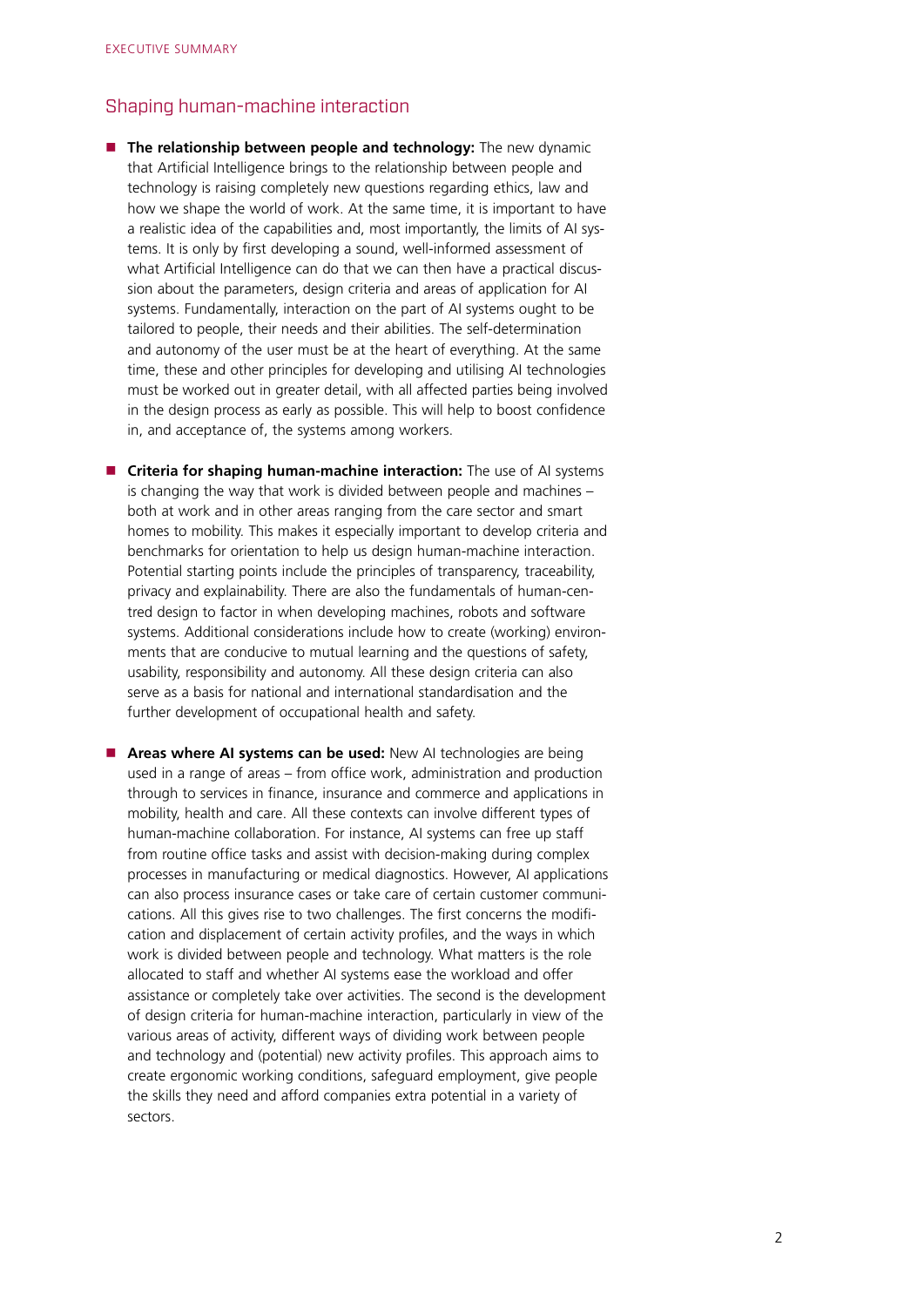### Training and skills development

- **Training and skills requirements:** The first step in developing a focused, future-proof education and training culture in schools, universities and companies is to identify what training and skills are required – whether in specific operational terms or more generally speaking. Skills that are important for digitalisation constitute a basic grounding, but specific AI skills are important, too – as appropriate to a person's role in their organisation or the demands of a particular sector or business model. (Consider, for instance, specialists as opposed to general surgeons or development skills as opposed to application know-how.) Following on from this, conclusions can be drawn about basic and further training and proposals developed for programs and curricula, such as an "AI driving licence" or an "AI checklist" comprising separate modules of further training that can be combined as necessary.
- **E** Continuous development of basic and further training: Basic and further training concerns content, teaching and learning concepts, qualification instruments and wider parameters and resources, including state funding. Artificial Intelligence – and, certainly, the combination of AI with conventional methods – gives rise to new options in basic and further and training and for lifelong learning, learning networks and flexible and participative learning. The question is how Artificial Intelligence and innovative assistance systems can contribute to learning fitness, self-effectiveness and personalised guidance, speed up relevant skills acquisition, and help establish a working environment that is conducive to learning. Best-practice examples of relevant content and suitable instruments can be generated by testing out new approaches. At the same time, it is also important to take into account the challenges – such as those related to data protection – and suitable parameters and resources for basic and further training and lifelong learning.
- **Skills management and development:** If companies are to use Artificial Intelligence in their operations, for instance to improve processes, develop innovative products and services or ensure staff have exactly the skills they need for a particular strategy, then managing skills and knowledge is a task of strategic importance. It is also a key element in the change processes that accompany the roll-out of AI technologies. One question is whether and under which conditions – e.g. with regard to privacy and data protection – monitoring AI-assisted skills is an option for employees and companies. It could, for instance, help create a better overview of skills and requirements within a business, leverage information for transformation processes, develop focused measures for boosting skills or provide a proficient means of integrating practical knowledge into AI systems.

## The processes of shaping work and transformation

**Transformation and change management:** Accelerated technological change and new AI technologies are giving rise to diverse areas of application for Artificial Intelligence, which generates new requirements for companies as they seek to transform their operations. Key to this process are criteria for designing and introducing AI systems and an AI roll-out culture within companies themselves that facilitates an openness to new AI technologies and can be used to set out parameters for their use. Crucial impe